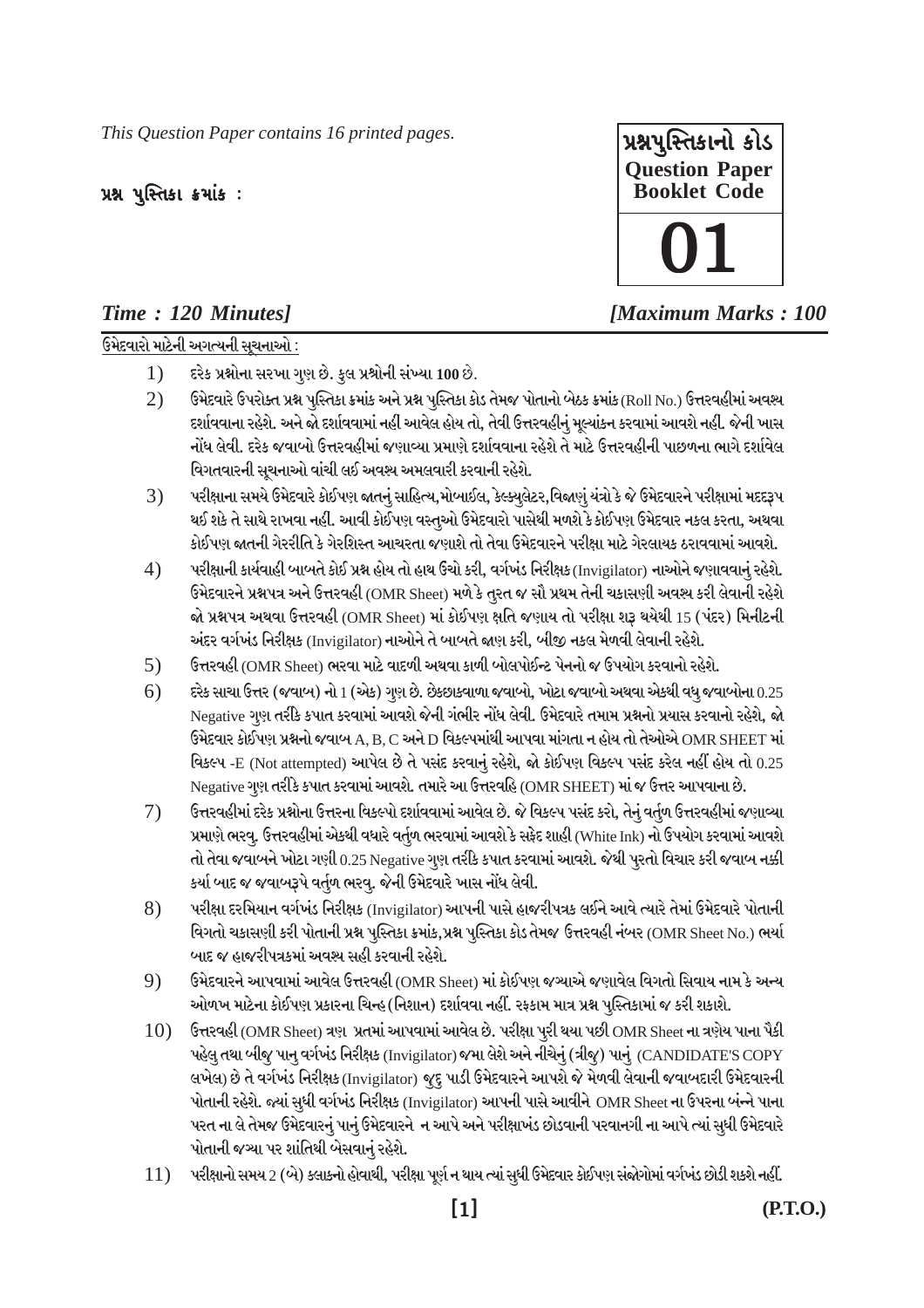| ભારતનો <u>વિચારવૈભવ</u> અદ્વિતીય છે.    |                               |
|-----------------------------------------|-------------------------------|
| (A) દ્રંદ્ર સમાસ                        | (B) તત્પુરૂષ સમાર             |
| (C) કર્મધારય સમાસ                       | (D) ઉપપદ સમાસ                 |
| 5) સંધિ છોડો. 'અન્વેષ્ણા'               |                               |
| (A) અનુ + ઐષણા                          | <u>(B) અનુ + એષણ</u>          |
| $(C)$ અન + એષણા                         | (D) અનુ + ઈષણ                 |
| 6) સંધિ છોડો. 'હરેન્દ્ર'                |                               |
| $(A)$ $(8)$ $(4)$                       | $(B)$ $\&$ $\&$ + $\&$ + $\&$ |
| $(C)$ $\xi 2l + \xi - \xi$              | (D) <i>हर + એ</i> ન્દ્ર       |
| 7) સંધિ છોડો. 'નાવિક'                   |                               |
| $(A)$ $\mathbf{d}$ + $\mathbf{\hat{b}}$ | $(B)$ નો + ઈક                 |
| $(C)$ ના + ઈક                           | $(D)$ $\hat{d} + \delta$ s    |
| 8) સંધિ છોડો. 'ઉચ્ચાર'                  |                               |
| $\overline{(A)}$ ઉત્ + ચાર              | (B) ઉચ્ચ + ચાર                |
| $(C)$ ઉચ્ચા + ચાર                       | (D) ઉચ્ચ + ચર                 |
| 9) સંધિ છોડો. 'મનોરથ'                   |                               |
| $(A)$ મનુ + રથ                          | (B) મનો + રથ                  |
| $(C)$ મન + રથ                           | (D) મન:+ રથ                   |
|                                         |                               |

- <mark>અનુ + એષણા</mark> અનુ + ઈષણા કરિ + ઇન્દ્ર .<br>ડર + એન્દ્ર
- <sup>કેપપદ</sup> સમાસ
- icપુર<mark>્પ</mark> સમાસ

(B) જાળાંઝાંખારાં-દુંદ્વ સમાસ

(D) પંકજ-બહુવ્રીહિ સમાસ

 $(C)$  હરવખત-કર્મધારય સમાસ

4) રેખાંકિત સમાસનો પ્રકાર જણાવો.

- (A) જીવદયા-તત્પુરુષ સમાસ
- 
- 3) આપેલા વિકલ્પોમાંથી ખોટા સમાસની જોડ શોધો.
- (C) બીજાંકુર
- $(A)$  ભૂલચૂક
- $2)$  will assell silelled and.
- $(C)$  જીજ્ઞાસા
- $(A)$   $\dot{\xi}$ un
- 1) સાચી જોડણી શોધીને લખો.
- (B) दूंपण
- $(D)$   $\sqrt[n]{\epsilon}$

(B) દીવાબત્તી

(D) शूरवीर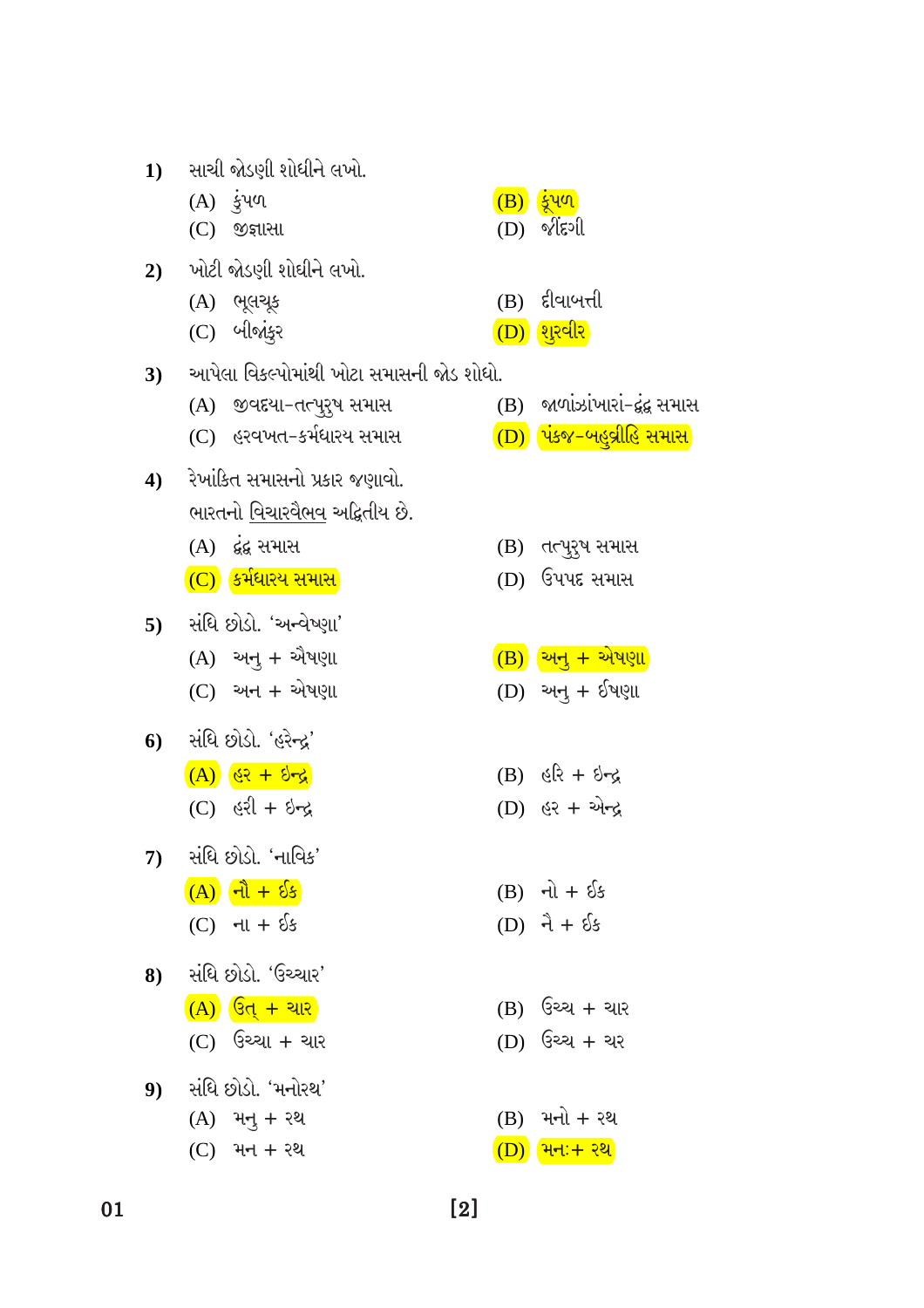|  | ×<br>۰, |  |
|--|---------|--|

| $(C)$ $66$ | 15) સમાસ ઓળખાવો: ચપડું<br>(A) કર્મધારય                                                                                                                                                                                                                 | (B) | ्ट्रिंग<br>(D) તત્પુર્ <b>ષ</b> |
|------------|--------------------------------------------------------------------------------------------------------------------------------------------------------------------------------------------------------------------------------------------------------|-----|---------------------------------|
|            | 16)  શબ્દસમૂહ માટે એક શબ્દ આપોઃ 'આંખો મીંચીને ગાનાર'<br>$(A)$ નિમઞ્ન<br>(C) નિમીલિત                                                                                                                                                                    |     | (B) સુરદાસ<br>(D) નિમીલક        |
|            | 17) એક શબ્દ માટે શબ્દસમૂહનો યોગ્ય વિકલ્પ પસંદ કરો: 'ઢાંકણિયો'<br>(A)  ઢીંક મારતો હોય એવો મારકણો બળદ<br>(B) જિના પૂંછડાના ગૃચ્છાની અંદર ધોળા વાળ હોય એવો બળદ<br>(C) એક જ વેળામાં ચાર બળદ જેટલું કામ કરતો બળદ<br>(D) કામ કરવાની મોસમમાં જ માંદો પડતો બળદ |     |                                 |
|            | 18) શબ્દસમૂહ માટે એક શબ્દ આપો: 'છોડને ફૂટતો નકામો ફણગો'<br>$\overline{(A)}$ વાકુંબો<br>(C) પીહર                                                                                                                                                        |     | (B) નીંદણ<br>(D) ખડખોદ          |

14) સમાસ માટે કયો વિકલ્પ અયોગ્ય છે?

(C) ચિતુરંત- મધ્યમપદલોપી

 $(A)$  ગરદા-ઉપપદ

- $(C)$  ન્યૂનાધિક (D) નીવિબંધ
- 13) કર્મધારય સમાસનું ઉદાહરણ શોધો. (A) ખડમોસાળ  $(B)$  ગંધાક્ષત
- $(D)$   $\acute{g}$  $(C)$  तत्पुरुष
- તો ખટમીઠું ન ખાવું જોઈએ'. (A) બહુવ્રીહિ  $(B)$  ઉપપદ
- 12) જુદા પડતા સામાસિક શબ્દનો પ્રકાર ઓળખાવો: 'ત્રિભુવન ખટમાસીમાં ખટરાગ ગાતો હોય
- 11) સમાસ ઓળખાવો: 'શ્રીયુત'  $(A)$  ઉપપદ (B) કર્મધારય (C) બહુવ્રીહિ  $(D)$  dryzy
- $(A)$  સૂ + ઉક્તિ  $(B)$  સૂ + ઊક્તિ (C) सु + उद्घित (D) સુ + ઊક્તિ
- 
- 10) સંધિ છોડો. 'સૂક્તિ'
- (B) ગર્ભચોર- તત્પુરુષ (D) ગજેન્દ્ર-કર્મધારય
- 
- 
- 

01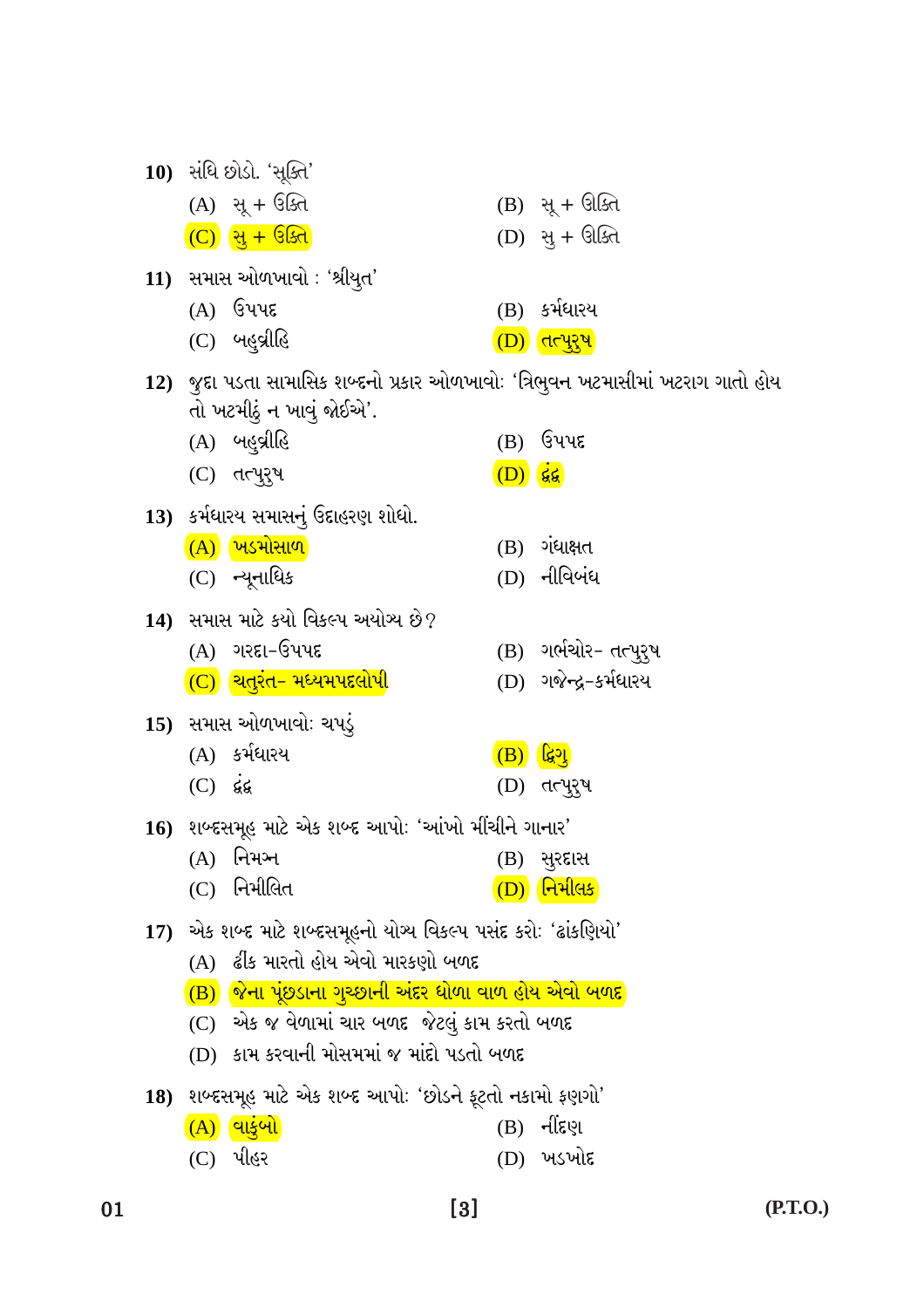- $[4]$
- 25) સમાનાર્થી રૂઢિપ્રયોગ પસંદ કરો: 'નમતે ત્રાજવે બેસવું'
- -
	- (A) પછેડી જોઈ સોડ તાણવી
	-
	- $(C)$  માથે ચઢાવવું

01

- 
- (D) લાલ થઈ જવું
- 
- $(C)$  લીલાં પીળાં દેખાઈ જવાં
- 24) જુદા પડતા રૂઢિપ્રયોગનો વિકલ્પ પસંદ કરો. (B) લીલું પીળું થઈ જવું  $(A)$  ત્રીજું નેત્ર ઊઘડવું
- 
- (A) ડોબું ચારીને દૂધ ઢોળવું (D) મણના પાંચશેર થવું
- 

 $(B)$  ઊગતા સૂર્યને પૂજવું

(D) ત્રાજવું નીચે નમવું

- (B) પંચમાસીનું છમાસી કરવું
- 23) સમાનાર્થી રૂઢિપ્રયોગ પસંદ કરો: 'ડોબું ખોઈને ડફોળ બનવું'
- (B) સાચાંજૂઠાં કરી બે પક્ષોને લડાવી મારવા  $(C)$  ખોટી માથાકૂટ કરવી
- (A) કલ્પનાઓ કરવી

(D) અકરાંતિયાની જેમ ખાવું

- 
- 22) રૂઢિપ્રયોગનો અર્થ આપો: 'તુંબડાં ચલાવવાં'
- $(A)$  કલ્લો  $(B)$  પાયકંદો  $(C)$  પંજેળો  $(D)$  ચવો
- 21) શબ્દસમૂહ માટે એક શબ્દ આપો: 'પગને તળિયે થયેલો ફોલ્લો'
- (A) પાપડની કણકનો લૂઓ (B) અનાજનો મોટો કોથળો (C) સર્વ ગુણોથી સંપન્ન (D) બીજાના ગુણગાન ગાનારું
- 20) એક શબ્દ માટે શબ્દસમૂહ આપો: 'ગુણુગું'
- $(C)$  1-u, 2-u, 3-u, 4-s
- $(A)$  1-4, 2- $\nu$ , 3- $\nu$ , 4- $\nu$
- સાખો 4.
- <u>3. મલગોબો</u>
- 
- $2.$ હણિયં

અ

- $1<sup>1</sup>$ સુખ
- 19) જોડકાં માટે યોગ્ય વિકલ્પ આપો.
- (B) 1-ધ, 2-ચ, 3-ખ, 4-ગ (D) 1-ધ, 2-ગ, 3-ક, 4-ખ
- જેને મારી નાખ્યું છે તે ચ.
- ઘ. તનમનને ગમે એવો અનુભવ
- ગાડી હાંકનારને બેસવાની પાટલી ગ.
- એક જાતની મોટી કેરી ખ.
- લોકોનો અભિપ્રાય કે છાપ  $\mathfrak{z}$ .

 $\mathbf{q}$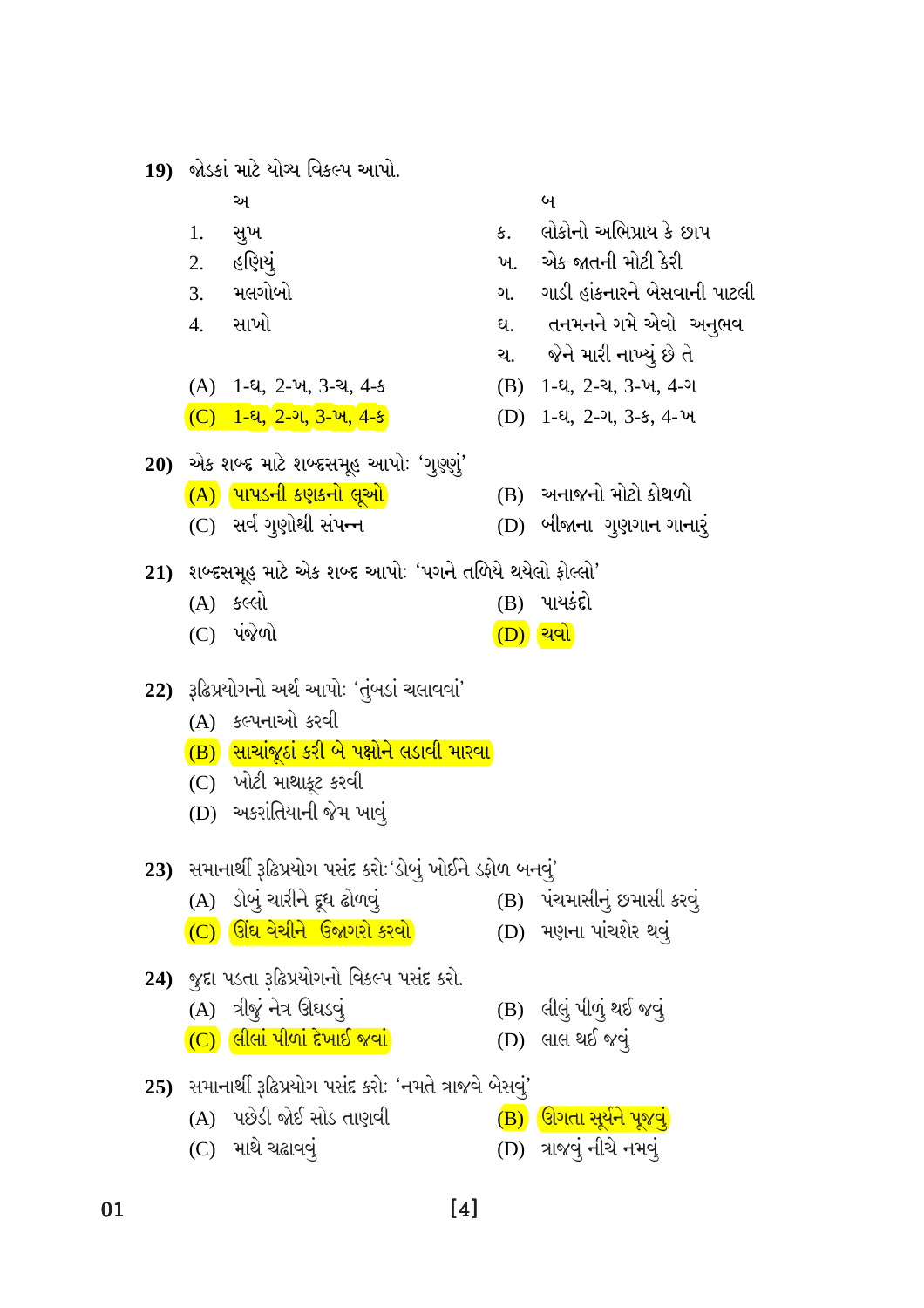| $\cdot$ |
|---------|
|         |

27) અઘોષ વ્યંજનોનો વિકલ્પ પસંદ કરો.  $(A)$   $(\nu, \, \vartheta, \, \delta, \, \xi)$  $(B)$  ગ, ધ, જ, ડ (C) ઝ, ધ, ન, મ (D) ભ, ય, ર, વ 28) અયોગ્ય વિકલ્પ પસંદ કરો.  $(A)$  સિ + ર = સ્ત્ર (B)  $\xi + \xi = \xi$  $(D)$   $\xi + x = \xi$ (C)  $\xi + \xi = \zeta$ 29) જૂદી પડતી કહેવત પસંદ કરો (A) નહિ વાટના કે નહિ ઘાટના  $\overline{(\textbf{B})}$  બાવો આવ્યે બળદ ન દૂઝે (C) ધોબીનો કૂતરો, નહિ ઘરનો નહિ ઘાટનો (D) બે ઘરનો પરોણો ભૂખે મરે 30) કહેવતનો અર્થ આપો: 'એક દીવે દીવો ને ઘણે દીવે દિવાળી' (A) ઘણા હોય તો જ તહેવાર જેવું લાગે (B) ખૂબ સંપત્તિ હોય ત્યારે તહેવાર ઉજવાય (C) આખું ગામ ભણેલું હોય તો જ સમૃદ્ધિ (D) દિરેક વસ્તુ કે વ્યક્તિની આગવી ઓળખ હોય છે 31) વિરસ્દ્ધાર્થી કહેવત પસંદ કરો: 'કર્યું તે કામ બીજા બધા વાયદા' (A) તરત દાન અને મહાપૂણ્ય (B) ધરમના કામમાં ઢીલ શી! (C) તિલ જુઓ, તેલની ધાર જુઓ (D) કાલ કરે સો આજ કર 32) યોગ્ય કહેવત પસંદ કરો: મર્યાદિત સાધનોથી સુંદર કામ કરવું (B) શૂળીની સજા સોયે પતી (A) રાત થોડી ને વેશ ઝાઝા  $(C)$  બાર ભાયા ને તેર ચોકા <u>(D) સિસ્તું ભાડું અને સિદ્ધપુરની જાત્રા</u> 33) કહેવતનો અર્થ આપો: 'તવે કી તેરી તગારે કી મેરી' (B) આપણું સારં, બીજાનું નઠારૂં  $\overline{(A)}$  વિગર મહેનતે લાભ લેવાની વૃત્તિ $\overline{A}$ (D) કદરૂપી તારી, રૂપાળી મારી (C) ચૂલા પરનું તારૂં, થાળીનું માર<del>ૂં</del> 34) સમાનાર્થી શબ્દોનો યોગ્ય વિકલ્પ પસંદ કરો. (A) તનુરૃહ, સ્તેન, પ્રણિધિ, ખંભાર (B) ડિસણ, કાકર, રદન દ્વિજ

26) રૂઢિપ્રયોગનો અયોગ્ય અર્થ પસંદ કરો: 'મણિયો ઢીલો કરવો' (A) સખત મહેનત કરાવી;નસો ઢીલી કરી નાખવી

 $(B)$  કમજોર કરી નાખવું

(C) છેક જ હિંમત વિનાનું કરવું

 $(C)$  વાડી, વીરી, વારાંગ, વારડી

(D) આગવો, પસ્તાગિયો, હલકારો, પરોણો

<u>(D) હિંદ ઉપરાંતનું તપ કરવું </u>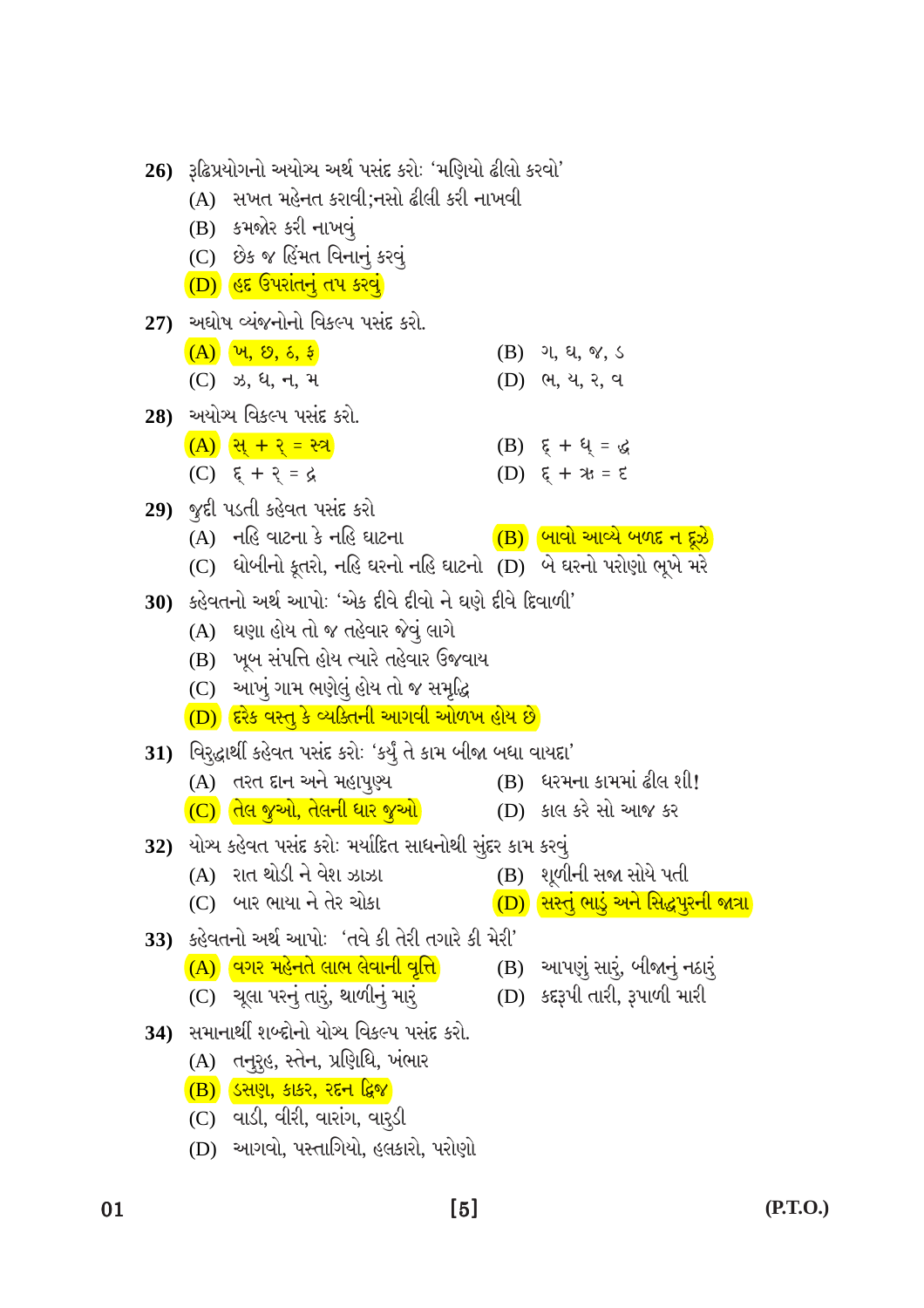| (B) નગીન, રત્ન, ઉપલ<br>(A) <i>હું</i> ઢ, મરતક, શબ<br>(D) નીમ, નવસ, કરોઠી<br>$(C)$ લિપ્સા, પ્રતારણા, ક્ષપા $\overline{\phantom{a}}$<br>36) સમાનાર્થી શબ્દ આપોઃ 'પરારૂક'<br>$(A)$ જાગરૂક<br>$(B)$ અનુનય |                            |
|-------------------------------------------------------------------------------------------------------------------------------------------------------------------------------------------------------|----------------------------|
|                                                                                                                                                                                                       |                            |
|                                                                                                                                                                                                       |                            |
|                                                                                                                                                                                                       |                            |
|                                                                                                                                                                                                       |                            |
| (D) ચિત્ર<br>(C) <b>पथ्थ</b> र                                                                                                                                                                        |                            |
| 37) સમાનાર્થી શબ્દોનાં જોડકાંનો યોગ્ય વિકલ્પ પસંદ કરો.                                                                                                                                                |                            |
| અ<br>બ                                                                                                                                                                                                |                            |
| ખેરી<br>ચુંબન<br>1.<br>ક.                                                                                                                                                                             |                            |
| 2. ચ <b>ષક</b><br>ખ. દારૂ                                                                                                                                                                             |                            |
| 3. કિલામના<br>ગ. ધૂળ                                                                                                                                                                                  |                            |
| 4. કોકો<br>ઘ. દુ:ખ                                                                                                                                                                                    |                            |
|                                                                                                                                                                                                       |                            |
| $(A)$ 1-ગ, 2-ખ, 3-ઘ, 4-ક<br>$(B)$ 1-ગ, 2-ઘ, 3-ક, 4-ખ                                                                                                                                                  |                            |
| (C) 1-ગ, 2-ક, 3-ખ, 4-ઘ<br>$(D)$ 1-2, 2-2, 3- $\nu$ , 4-5                                                                                                                                              |                            |
| 38)   સાચી ધ્વનિશ્રેણી ઓળખાવોઃ 'દ્વિજિહ્ય'                                                                                                                                                            |                            |
| $(A)$ $4+q+8+q+8+q+q+9$<br>$( B ) ( \xi + q + \delta + \gamma + \delta + \epsilon + q + \nu )$                                                                                                        |                            |
| (C) ધ્+વ્+ઈ+જ્+ઇ+હ્+ન્+અ                                                                                                                                                                              | $(D)$ ધ્+વ્+ઈ+જ્+ઈ+હ્+વ્+અ |
|                                                                                                                                                                                                       |                            |
| 39) યોગ્ય વિકલ્પ પસંદ કરો.                                                                                                                                                                            |                            |
| (A) રાશી = ઢગલો, રાશિ = ખરાબ<br>$(B)$ પિતા = કાતળી, પીતા = જનક                                                                                                                                        |                            |
| (D) શરુ = એક ઝાડ, શરૂ = આરંભ<br>(C) રતી = પ્રેમ, રતિ = ચણોઠી                                                                                                                                          |                            |
|                                                                                                                                                                                                       |                            |
| 40) જોડણીભેદથી થતા અર્થભેદનો સાચો વિકલ્પ પસંદ કરો.                                                                                                                                                    |                            |
| $(A)$ વિજન = પંખો, વીજન = એકાંત                                                                                                                                                                       |                            |
| $(B)$ પાણી = હસ્ત, પાણિ = નીર                                                                                                                                                                         |                            |
| $(C)$ શીલા = સારા ચારિત્ર્યવાળી સ્ત્રી, શિલા = પથ્થર<br>(D) કુલ = કિનારો, કૂલ = ટોળું                                                                                                                 |                            |
|                                                                                                                                                                                                       |                            |
| 41) તળપદા શબ્દનું શિષ્ટ રૂપ આપોઃ 'ઓબાળ'<br>(A) બિળતણ<br>એઠવાડ<br>(B)                                                                                                                                  |                            |

 $\overline{01}$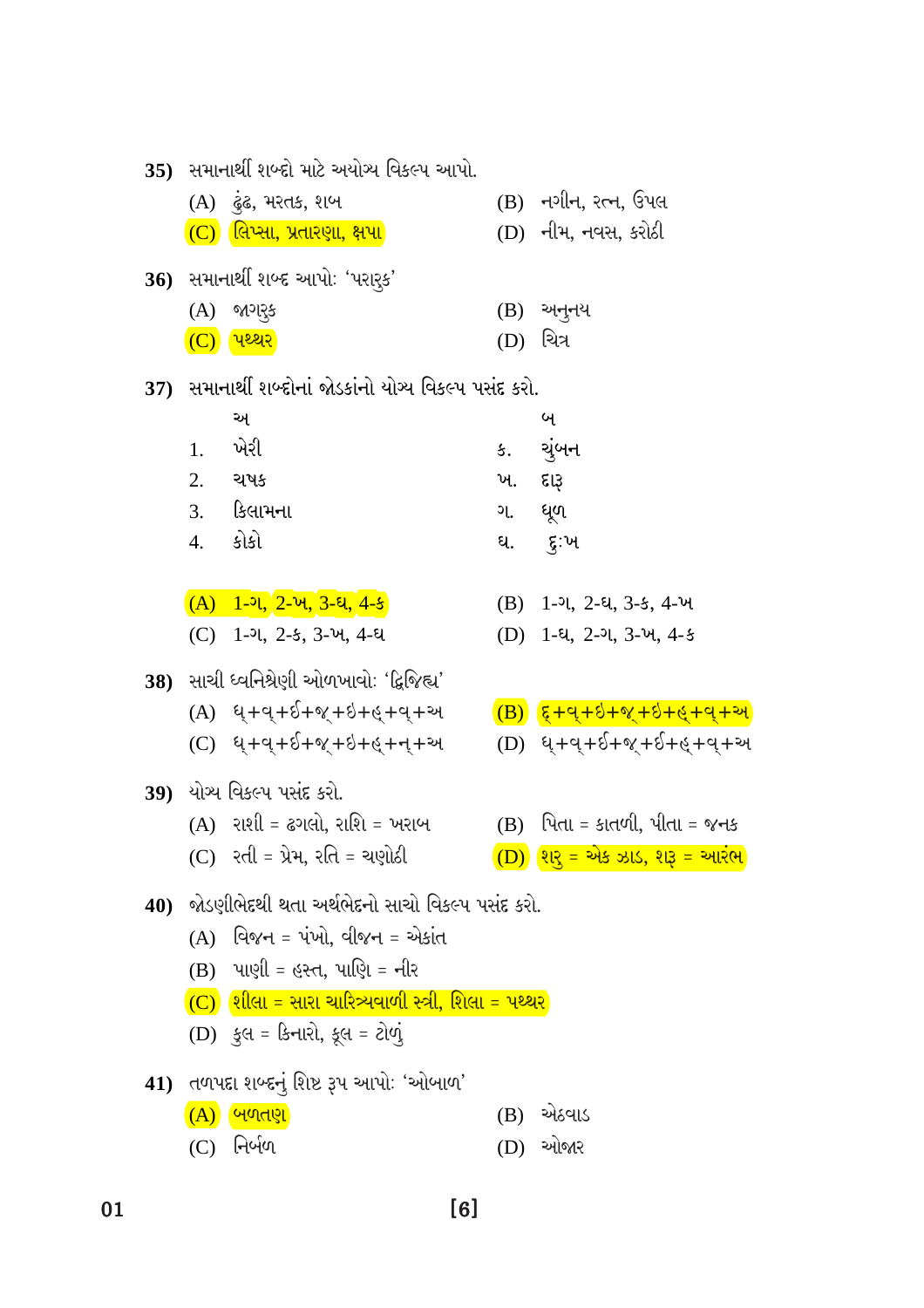|     | (A) સિદ્ધાંત                                                                                             |     | (B) સારા અંતવાળું              |
|-----|----------------------------------------------------------------------------------------------------------|-----|--------------------------------|
|     | $(C)$ સહિત                                                                                               |     | (D) એકદમ ચોખ્ખ્                |
|     | 43) તળપદા શબ્દનું શિષ્ટ રૂપ આપોઃ 'બાંયડી'                                                                |     |                                |
|     | (A) પત્ની                                                                                                |     | $(B)$ બાવડું                   |
|     | $(C)$ આંખ                                                                                                |     | (D) કિનારી                     |
|     | 44) સાચી જોડણીનો વિકલ્પ પસંદ કરો.                                                                        |     |                                |
|     | (A) વિભીશીકા, સધર્મચારીણી, શિરોવેષ્ટન    (B)   વિભીષિકા, સધર્મચારીણી, શીરોવેષ્ટન                         |     |                                |
|     | (C)    વિભીશિકા, સધર્મચારીણિ, શીરોવેસ્ટન <mark>(D)</mark> <mark>વિભીષિકા, સધર્મચારિણી, શિરોવેષ્ટન</mark> |     |                                |
|     |                                                                                                          |     |                                |
|     | 45)  સાચી જોડણીનો વિકલ્પ પસંદ કરો.                                                                       |     |                                |
|     | (A) કુસુમાયુદ્ધ                                                                                          |     | (B) કુંસુમમાંયુદ્ધ             |
|     | $(C)$ हुसुभायुध                                                                                          |     | (D) કૂસુમાયુધ                  |
|     | 46) ખોટી જોડણીનો વિકલ્પ પસંદ કરો.                                                                        |     |                                |
|     | <u>(A) સુશ્રુષા, દુગર્મ, સર્ટીફીકેટ</u>                                                                  |     | (B) કારકિર્દી, રજિસ્ટર, નિમણૂક |
|     | (C)   ભવિષ્યવેત્તા, ઉજમાળું, વિધાત્રી                                                                    |     | (D) વિલીન, સાન્નિધ્ય, વિચલિત   |
|     | 47)   વિરજ્હાર્થી શબ્દ માટે અયોગ્ય વિકલ્પ પસંદ કરો.                                                      |     |                                |
|     | $(A)$ પુરાતન × અદ્યતન                                                                                    |     | $(B)$ અજીજ × વહાલું            |
|     | $(C)$ કઠોર × મૂદ્દ                                                                                       |     | $(D)$ નૈસર્ગિક × કૃત્રિમ       |
|     | 48) વિરજ્હાર્થી શબ્દ પસંદ કરોઃ 'વિજેતા'                                                                  |     |                                |
|     | (A) હારીલ                                                                                                |     | (B) હારિયું                    |
|     | $(C)$ અભિભૂત                                                                                             |     | (D) પરતપ                       |
|     |                                                                                                          |     |                                |
|     | 49) વિરદ્ધાર્થી શબ્દો માટે યોગ્ય વિકલ્પ પસંદ કરો.                                                        |     |                                |
|     | $\boxed{\text{(A)}}$ આબેહયાત × ઝેર $\boxed{\text{(A)}}$                                                  |     | $(B)$ આશા × આસ્થા              |
|     | (C) કોચું × સત્ત્વહીન                                                                                    |     | (D) ઘડી × પાઘડી                |
| 50) | વિરદ્ધાર્થી શબ્દનો વિકલ્પ પસંદ કરો: 'ખોભરણ'                                                              |     |                                |
|     | (A) <b>उिताव</b> ण                                                                                       | (B) | વિલંબ                          |

42) શબ્દનો અર્થ આપો: 'સુધ્ધાંત'

 $(C)$  ਅહેર (D) આનંદ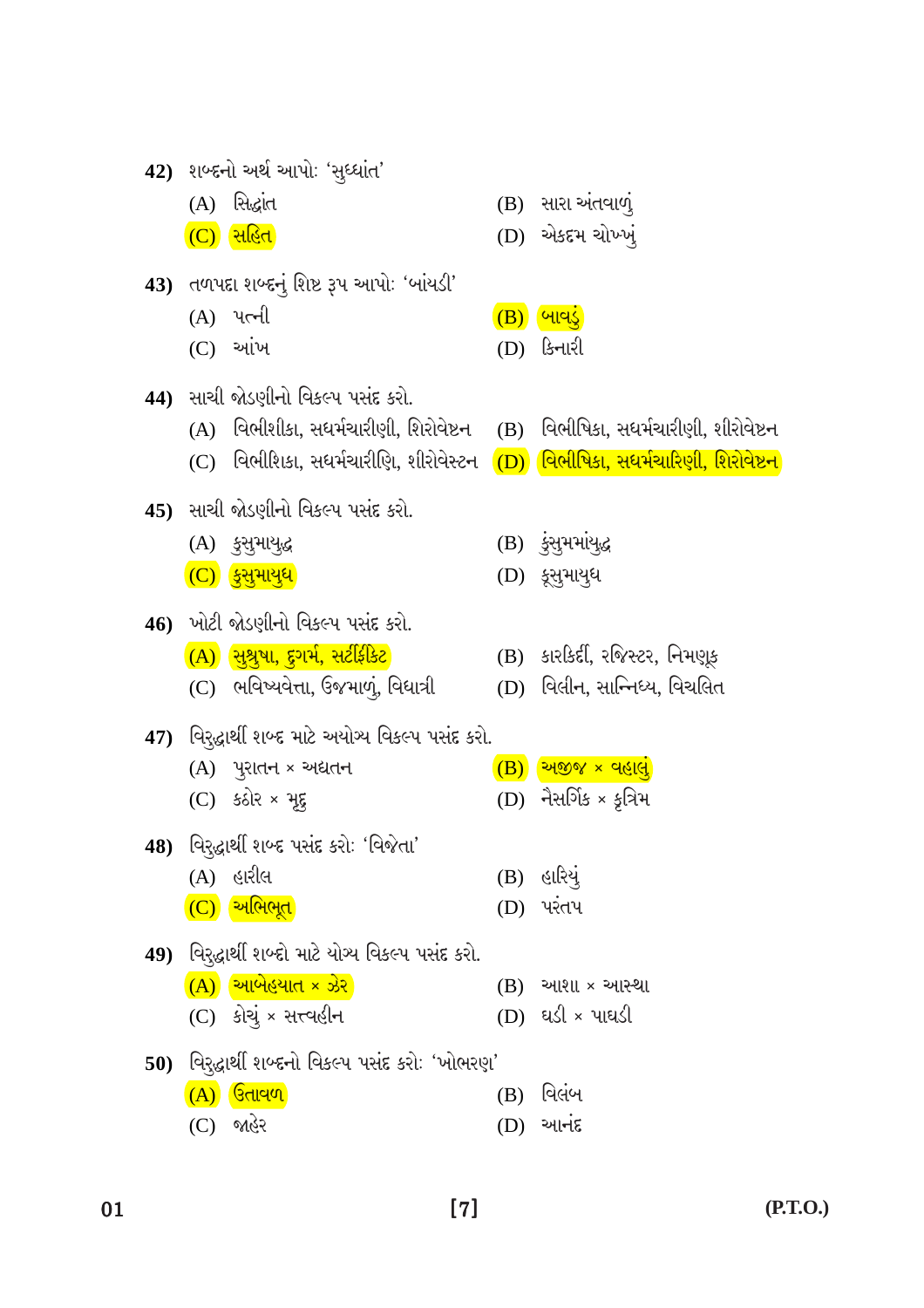|                                     | 51) વિરદ્ધાર્થી શબ્દનો અયોગ્ય વિકલ્પ પસંદ કરો.                                                  |     |                                     |  |
|-------------------------------------|-------------------------------------------------------------------------------------------------|-----|-------------------------------------|--|
|                                     | $(A)$ ઈમાનદાર × બેઈમાન                                                                          |     | $\overline{(B)}$ છેલ્લું × ઉપાન્ત્ય |  |
|                                     | $(C)$ ઠંડુ × શીતળ                                                                               |     | $(D)$ કૃપણ × ઉદ્દાર                 |  |
|                                     | 52) વિશેષણ શોધોઃ 'મારા જેવા સારુ કટકી લૂગડું પણ કાડે નહિં!'                                     |     |                                     |  |
|                                     | $(A)$ જેવા                                                                                      |     | $(B)$ સાર્                          |  |
|                                     |                                                                                                 |     | (D) લુગડ                            |  |
|                                     | 53) વિશેષણ શોધોઃ 'બારબાર વરસ વનવગડામાં આથડ્યાં!'                                                |     |                                     |  |
|                                     | (A) વરસ                                                                                         | (B) | વનવગડા                              |  |
|                                     | $(C)$ આથડ્યાં                                                                                   |     | $(D)$ બારબાર                        |  |
|                                     | 54) વિરોષણ શોધોઃ 'હૃદયતલમાં સુપ્ત પૂર્વગ્રહો સળવળવા માંડ્યા.'                                   |     |                                     |  |
|                                     | (A) હૃદય                                                                                        | (B) | તલ                                  |  |
|                                     | (C) પૂર્વાગ્રહ                                                                                  |     | (D) सू <i></i> र                    |  |
|                                     | 55) ક્રિયાવાચક વિશેષણ વપરાયું હોય એવું વાક્ય શોધો.                                              |     |                                     |  |
|                                     | (A) ચારે દેવની ચારે નાર, ગગને દીઠી ભરથાર                                                        |     |                                     |  |
| (B) મને મારા ગાંડીવનું અભિમાન હતું. |                                                                                                 |     |                                     |  |
|                                     |                                                                                                 |     |                                     |  |
|                                     | $(C)$ ધોધમાર વરસતે વરસાદે અમે પહેલગામ પહોંચ્યા.                                                 |     |                                     |  |
|                                     | (D) બાના જીવતરની છત પરથી શ્વેત પોપડા ખરતા.                                                      |     |                                     |  |
|                                     | $\,$ 56)   વાક્ય કઈ બોલીમાં છે?'ચેટલાક ચોરો ઘરમાં પેહીને ચોરી કરવાના વેચારથી તે ઘર માંહે પેઠા.' |     |                                     |  |
|                                     | $(A)$ ચરોતરી                                                                                    |     | (B) પટ્ટણી                          |  |
|                                     | (C) સુરતી                                                                                       |     | (D) સૌરાષ્ટ્રી                      |  |
|                                     |                                                                                                 |     |                                     |  |
|                                     | 57) શુદ્ધવાક્ય શોધો.<br>(A) મોટાં ભાઈ આવ્યા અને મોટાં બહેન ગયા.                                 |     |                                     |  |
|                                     | (B) મોટા ભાઈ આવ્યા અને મોટાં બહેન ગયાં.                                                         |     |                                     |  |
|                                     | (C) મોટાં ભાઈ આવ્યાં અને મોટાં બહેન ગયા.                                                        |     |                                     |  |
|                                     | (D) મોટા ભાઈ આવ્યા અને મોટા બહેન ગયા.                                                           |     |                                     |  |
|                                     | 58) અશુદ્ધવાક્ય શોધો.                                                                           |     |                                     |  |
|                                     | (A) એક ગૌતમ નામના ઋષિ હતા.                                                                      |     |                                     |  |
|                                     | (B) સવિનય આપને હું આ હકીકત જણાવું છું.                                                          |     |                                     |  |
|                                     | (C) વિનય સાથે આપને હું આ હકીકત જણાવું છું.                                                      |     |                                     |  |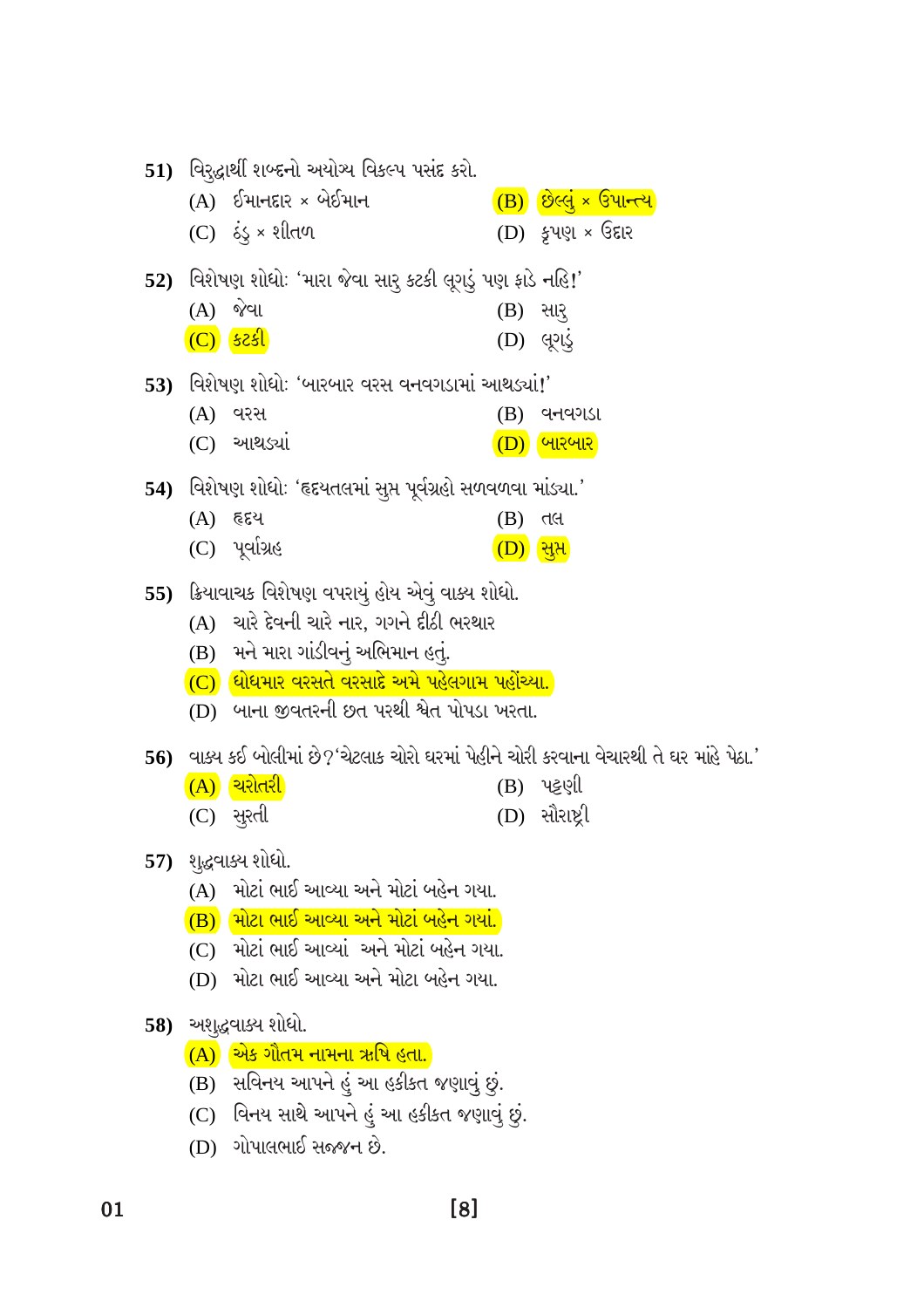$(P.T.O.)$ 

 $\lceil 9 \rceil$ 

(B) પ્રમાણે, માફ્ક, પેઠે (D) પર, ઉપર, નીચે

 $(B)$  અપાદાન

(B) હેત્**વાચક** 

(D) અધિકરણવાચક

- 66) રેખાંકિત નામયોગીનો પ્રકાર જણાવોઃ 'દયાનંદ દાદા <u>કેરી પૂ</u>ર્ણ્ય વિરલ રસ ભોમ'
- $(C)$  વિના, સિવાય, વગર $\,$
- $(C)$  સંપ્રદાન <u>(D) અધિકરણ</u> 65) સહયોગીવાચક નામયોગીનો વિકલ્પ પસંદ કરો.
- 64) રેખાંકિત પદનો પ્રત્યય કઈ વિભક્તિ દર્શાવે છે? '<u>દુનિયામાં</u> રહેવું હોય તો ધૂળનો પણ ખપ પ્ $32'$
- $(A)$  રીત (B) સાધન (D) કર્તા  $(C)$  સ્થાન
- (A) ખુરસી-ખુરશી  $(B)$  ભૂમિ-ભૂમી  $(C)$  ખનીજ-ખનિજ  $(D)$  सुर-सूर

63) વિભક્તિનો રેખાંકિત પ્રત્યય શો નિર્દેશ કરે છે?'કોઈને આમ સોટીએ સોટીએ મરાય?'

- 62) જોડણીભેદથી અર્થભેદ થતો હોય એવો વિકલ્પ પસંદ કરો.
- $61)$  વિધિવાક્ય ઓળખવો. (A) આમ ચંત્યા કર્યે કાંઈ વળવાનું નથ. (B) ઈ ભેદભાવ સ્વર્ગમાં નોં હોય બાપા. (C) <mark>દેવદૂતોએ ફોસલાવીને છૂટો પાડ્યો.</mark> (D) તમે તો બોલશો જ મા!
- 
- (D) રજાઓમાં દીકરા અવારનવાર ઘેર આવતા.
- (C) કાળિયું આવી જાહે જ્યાં ગયું હશે ત્યાંથી.

(A) કરણ

(A) માટે, વાસ્તે, સાર્

(A) સંબંધવાચક

 $(C)$  રીતવાચક

- $\overline{(B)}$  આ લીંબુ છે કે બોર?
- 
- 
- 
- 
- 
- (A) મહારાજ અરજ તો એટલી જ કે આ કોતર મને યોગ્ય કિંમતે આપો.
- 
- 
- 
- 
- 
- **60)** संयुक्ष्तवाड्य पसंद करो.
- (C) યથાશક્તિ પ્રમાણે દાન કરવું જોઈએ.
- (B) તેણે ગોળ વર્તુળ દોર્યું. (D) ગાયનું શુદ્ધ ઘી વાપરજો.
- 59) શુદ્ધવાક્ય પસંદ કરો.

 $(A)$  શું મજા પડી?

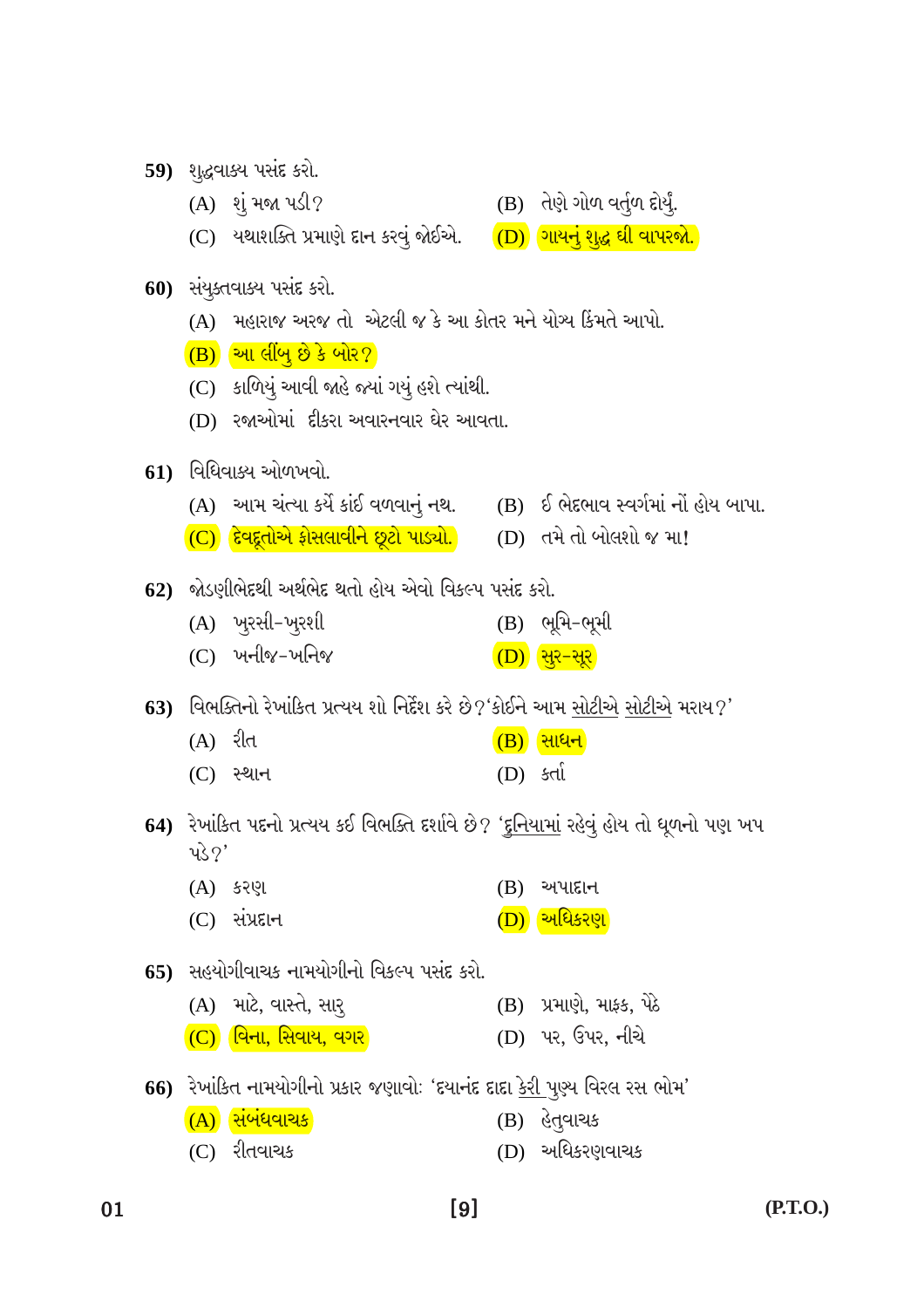| 67)  વાક્યમાં પ્રયોજાયેલા ક્રિયાવિશેષણનો પ્રકાર જણાવોઃ 'સામેનું વાહન વળાંકમાંથી અચાનક<br>નીકબ્યું.' |                                                                                 |     |                                  |  |
|-----------------------------------------------------------------------------------------------------|---------------------------------------------------------------------------------|-----|----------------------------------|--|
|                                                                                                     | (A) સભાવનાવાચક                                                                  |     | (B) સમયવાચક                      |  |
|                                                                                                     | (C) <mark>રીતિવાચક</mark>                                                       |     | (D) ક્રમવાચક                     |  |
|                                                                                                     | 68) સ્થળવાચક ક્રિયાવિશેષણનો વિકલ્પ પસંદ કરો.                                    |     |                                  |  |
|                                                                                                     | (A) આગળ, પાછળ, પહેલા                                                            |     | $\overline{(B)}$ નજીક, પાસે, દૂર |  |
|                                                                                                     | (C) અત્યારે, હમણાં, સદ્દા                                                       |     | (D) જરૂર, ખરેખર, અવશ્ય           |  |
|                                                                                                     | 69) ક્રિયાવિશેષણ વપરાયું હોય એવો વિકલ્પ પસંદ કરો.                               |     |                                  |  |
|                                                                                                     | (A) આજે બહુ મહેમાન આવશે.                                                        |     |                                  |  |
|                                                                                                     | <mark>(B) સાંજે તું ચોક્કસ આવજે.</mark>                                         |     |                                  |  |
|                                                                                                     | (C) મારે ખૂબ કામ છે.                                                            |     |                                  |  |
|                                                                                                     | (D) તમે મને ચોક્કસ સરનામું આપી શકો?                                             |     |                                  |  |
|                                                                                                     | 70) ક્રિયાવિશેષણ શોધોઃ 'અલકમલકની વાતો કરતાં નીંદર વહેલી આવશે.'                  |     |                                  |  |
|                                                                                                     | $(A)$ અલકમલક                                                                    | (B) | કરતા                             |  |
|                                                                                                     | (C) નીંદર                                                                       |     | <u>(D) વહેલી</u>                 |  |
|                                                                                                     | 71) ક્રિયાવિશેષણનો પ્રકાર જણાવોઃ 'શીલવંત સાધુને વારેવારે નમીએ.'                 |     |                                  |  |
|                                                                                                     | (A) સમયવાચક                                                                     |     | $(B)$ માત્રાસૂચક                 |  |
|                                                                                                     | (C) રીતિવાચક                                                                    |     | $(D)$ અભિગમવાચી                  |  |
|                                                                                                     | 72) સમૂહવાચક સંજ્ઞા માટે સાચો વિકલ્પ પસંદ કરો.                                  |     |                                  |  |
|                                                                                                     | $\overline{(A)}$ સિભા, ધણ, ટોળું                                                |     | (B) સમિતિ, ફૂલ, કાપડ             |  |
|                                                                                                     | (C) સેના, મંડળી, ગીરનાર                                                         |     | (D) સઘ, સાગર, દયા                |  |
|                                                                                                     | 73) જુદી પડતી સંજ્ઞાનો પ્રકાર જણાવોઃ 'લેખક ઘી, ગોળ, તેલ અને કાપડ લઈ ઊભા થયા.'   |     |                                  |  |
|                                                                                                     | (A) વ્યક્તિવાચક                                                                 |     | $(B)$ દ્રવ્યવાચક                 |  |
|                                                                                                     | $(C)$ જાતિવાચક                                                                  |     | $(D)$ ભાવવાચક                    |  |
|                                                                                                     | 74)   કર્મણિ પ્રયોગમાં ફેરવોઃ 'રમેશે ચાની આદત છોડી.'                            |     |                                  |  |
|                                                                                                     | (A)  રમેશથી ચાની આદત છૂટશે. <mark>(B)</mark> <mark>રમેશથી ચાની આદત છૂટી.</mark> |     |                                  |  |
|                                                                                                     | (C) રમેશ વડે ચાની આદત છોડાશે.          (D) રમેશની ચાની આદત છૂટી.                |     |                                  |  |
|                                                                                                     | 75) ભાવે વાક્ય રચના ઓળખાવો.                                                     |     |                                  |  |
|                                                                                                     | (A) દ્રાફિકના કારણે અમારાથી મોડું અવાયું. (B) પોલીસથી ચોર પકડાયો.               |     |                                  |  |
|                                                                                                     | (C) બાથી માથું ઓળાય છે.                                                         |     | (D) મુન્નાથી દવા પીવાશે.         |  |

 $[10]$ 

 $\overline{\mathbf{01}}$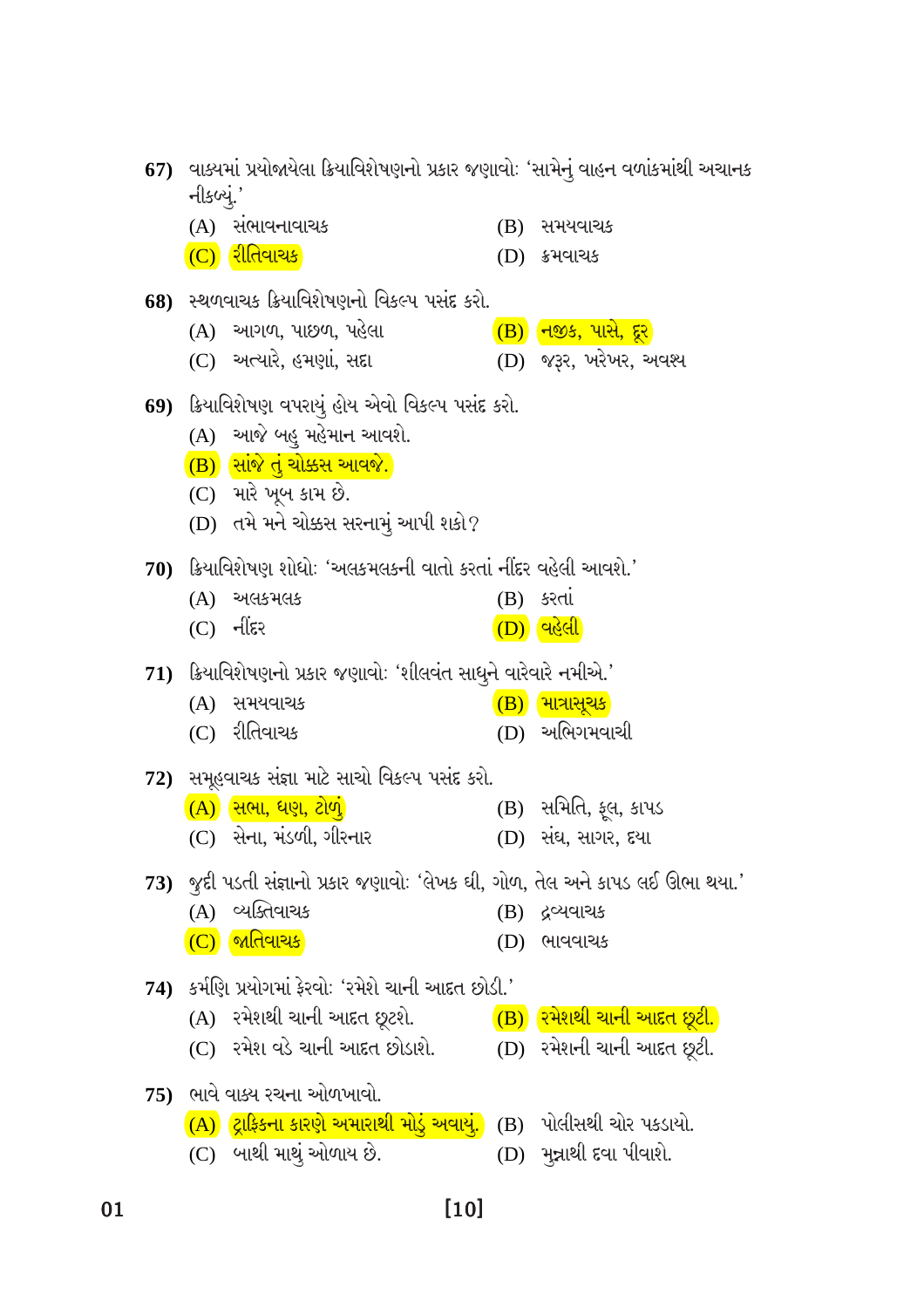- (D) ત્યારે વિસામો લેવા એક ઝાડને છાંયડે બેઠા.
- (C) એક અગત્યની વાત સાંભળો.
- (B) તેના પુત્ર શ્રેતકેતુને તે ગમ્યું.
- (A) ભદ્રિક ત્યારે અણગારી બન્યો.
- 81) કૃદંત વપરાયું હોય એવું વાક્ય પસંદ કરો.
- 
- (D) જા, જા, તારો કાગળ આવશે તો કોઈ ખાઈ નહિ જાય!
- <mark>(C) તિમારે મારી મરિયમનો કાગળ આવે તો પહોંચાડવો.</mark>
- (B) મારી મરિયમનો કાગળ આવશે.
- $(A)$  પણ અહિ કાંઈ તમારી મરિયમનું નામ નોંધી રાખ્યું છે?
- 80) આજ્ઞાવાચક વાક્ય પસંદ કરો.
- (D) ભિગવાન ભજ્યા હોત તો ખોટું કાર્ય ન કરત.
- (C) બીજાને દીનદુ:ખિયાંને મહેનત કરતાં શીખવ.
- (B) આજે જરા બે-ત્રણ કલાક વધારે બેસજો.
- (A) જેવું વાવશો એવું લણશો.
- 79) ક્રિયાતિપત્યર્થ વાક્યનો વિકલ્પ પસંદ કરો.
- (D) ઘણી ખરી ઈન્દ્રિયો પર આપણો કાબુ નથી.
- $(C)$  વાહ, કેવો રૂપકડો કાન છે મારા દીકરાનો!
- (B) આટલું મારું માનશો તો સો વરસ જીવશો.
- (A) ભાઈ, કર્યાં ભોગવવાં છે!
- 78) વિધ્યર્થ વાક્ય પસંદ કરો.
- (D) મા પિતાજી પાસે છૂંદાનું તપેલું તડકામાં મૂકાવે છે.
- (C) મા મારી પાસે છૂંદાનું તપેલું તડકામાં મૂકાવે છે.
- (B) માએ મારી પાસે છુંદાનું તપેલું તડકામાં મુકાવ્યું.
- (A) માએ મારી પાસે છુંદાનું તપેલું તડકામાં મૂકાવશે.
- 77) પ્રેરક વાક્યરચનામાં ફેરવો: 'માએ છૂંદાનું તપેલું તડકામાં મૂક્યું.'
- (D) વિદ્યાર્થીઓએ શાળાના મેદાનમાં વૃક્ષો વાવ્યાં.
- (C) માએ ક્સુમાયુધને સુવડાવ્યો.
- (B) મેં દફ્તરમાં મારી નોટો ભરી.
- (A) એ સાંજે અમે બધાં ખૂબ હસ્યાં.
- $76$ ) પ્રેરક વાક્યરચના ઓળખાવો.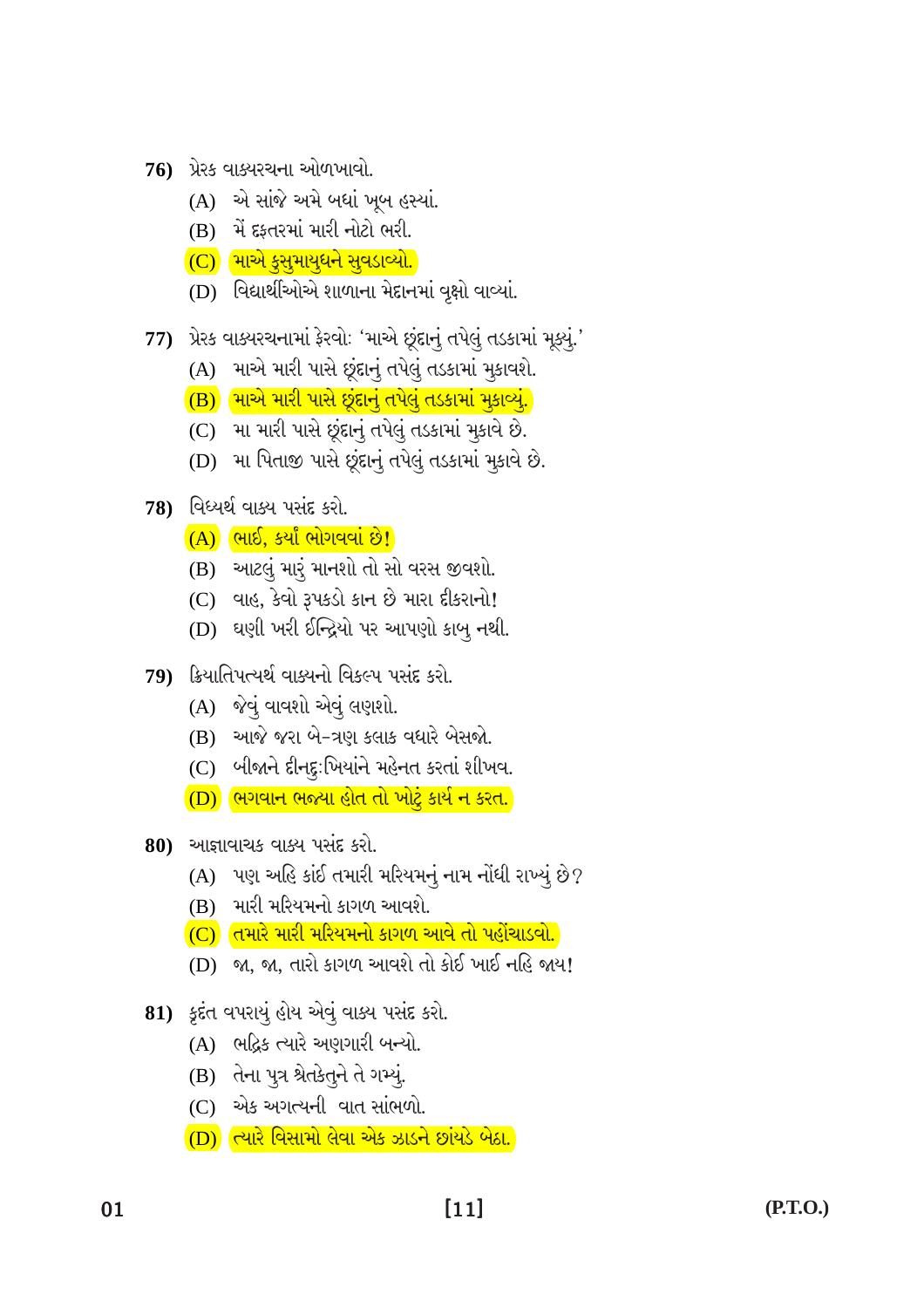|     | 82) વાક્યમાંથી કૃદંત ઓળખાવોઃ 'સંબોધી સ્નેહના શબ્દો વદે ધીમે વિવેકથી' |                                                                                         |          |                                                |  |
|-----|----------------------------------------------------------------------|-----------------------------------------------------------------------------------------|----------|------------------------------------------------|--|
|     |                                                                      | (A) ધીમે                                                                                |          | $(B)$ સંબોધી                                   |  |
|     | (C) વદે                                                              |                                                                                         |          | (D) વિવેક                                      |  |
|     |                                                                      | 83)  વાક્યમાં પ્રયોજાયેલ કૃદંતનો પ્રકાર જણાવોઃ 'આજે ત્રાહીત્રાહી પોકારનારા કેટલાય પાપીઓ |          |                                                |  |
|     |                                                                      | ચાલ્યા ગયા છે.                                                                          |          |                                                |  |
|     |                                                                      | (A) ભિવિષ્યકૃદંત <sup>ે</sup>                                                           |          | (B) વર્તમાનકૃદંત                               |  |
|     |                                                                      | (C) સંબંધક ભૂતક્રદંત                                                                    |          | (D) હેત્વર્થકૂદંત                              |  |
|     |                                                                      | 84)   વાક્યમાંથી નિપાત ઓળખાવોઃ 'જો કોઈ માણસનો અવાજ સુધ્ધાં કાને આવે તો મને કહેજો.'      |          |                                                |  |
|     | $(A)$ જો                                                             |                                                                                         | $(B)$ dl |                                                |  |
|     |                                                                      | <u>(C) સુધ્ધાં</u>                                                                      | (D) કોઈ  |                                                |  |
|     |                                                                      | 85) નિપાત વપરાયું હોય એવો વિકલ્પ પસંદ કરો.                                              |          |                                                |  |
|     |                                                                      | (A) તમારા ઉત્તરો હંમેશા ખરા હોય છે.                                                     |          | (B) તિમારો ઉત્તર સાચો પડ્યો ખરો!               |  |
|     |                                                                      | (C) રસ ને રોટલીનું જમણ કોને ભાવે છે? (D) એ વાડીએ આવે તો હું મળવા જઈશ.                   |          |                                                |  |
|     |                                                                      | 86) છંદ માટે યોગ્ય જોડકાંનો વિકલ્પ આપો.                                                 |          |                                                |  |
|     |                                                                      | અ                                                                                       |          | બ                                              |  |
|     | 1.                                                                   | સ્ત્રગ્ધરા                                                                              | ક.       | લડો પાપી સામે વિમળ દિલના ગુપ્ત<br>બળથી         |  |
|     | 2.                                                                   | શાર્દૂલવિક્રીડિત                                                                        |          | ખ. ખૂંચી તીણી સજલ દગમાં કાચ કેરી<br>કણિકા      |  |
|     | 3.                                                                   | મંદાક્રાન્તા                                                                            | ગ.       | દેવોને માનવોના મધુમિલન તણા સ્થાન<br>સંકેત જેવો |  |
|     |                                                                      | 4. શિખરિણી                                                                              | ઘ.       | ચિંતા અંતરની દઈ દયિતને સંગી થવા<br>ઈચ્છવું     |  |
|     |                                                                      | $(A)$ 1-ગ, 2-ઘ, 3-ખ, 4-ક                                                                |          | $(B)$ 1-2, 2-5, 3-8, 4- $\nu$                  |  |
|     |                                                                      | (C) 1-ગ, 2-ખ, 3-ઘ, 4-ક                                                                  |          | $(D)$ 1-2, 2-2, 3-5, 4- $\nu$                  |  |
| 87) |                                                                      | બંધારણ પરથી છંદ ઓળખાવો.                                                                 |          |                                                |  |
|     | ચરણ: 4                                                               |                                                                                         |          |                                                |  |
|     |                                                                      | માત્રા: 31 કે 32                                                                        |          |                                                |  |
|     |                                                                      | યતિઃ 16, 21મી માત્રાએ                                                                   |          |                                                |  |
|     |                                                                      | (A) દોહરો                                                                               | (B)      | ચોપાઈ                                          |  |
|     |                                                                      | (C) સોરઠો                                                                               |          | <u>સવૈયા</u>                                   |  |

 $[12]$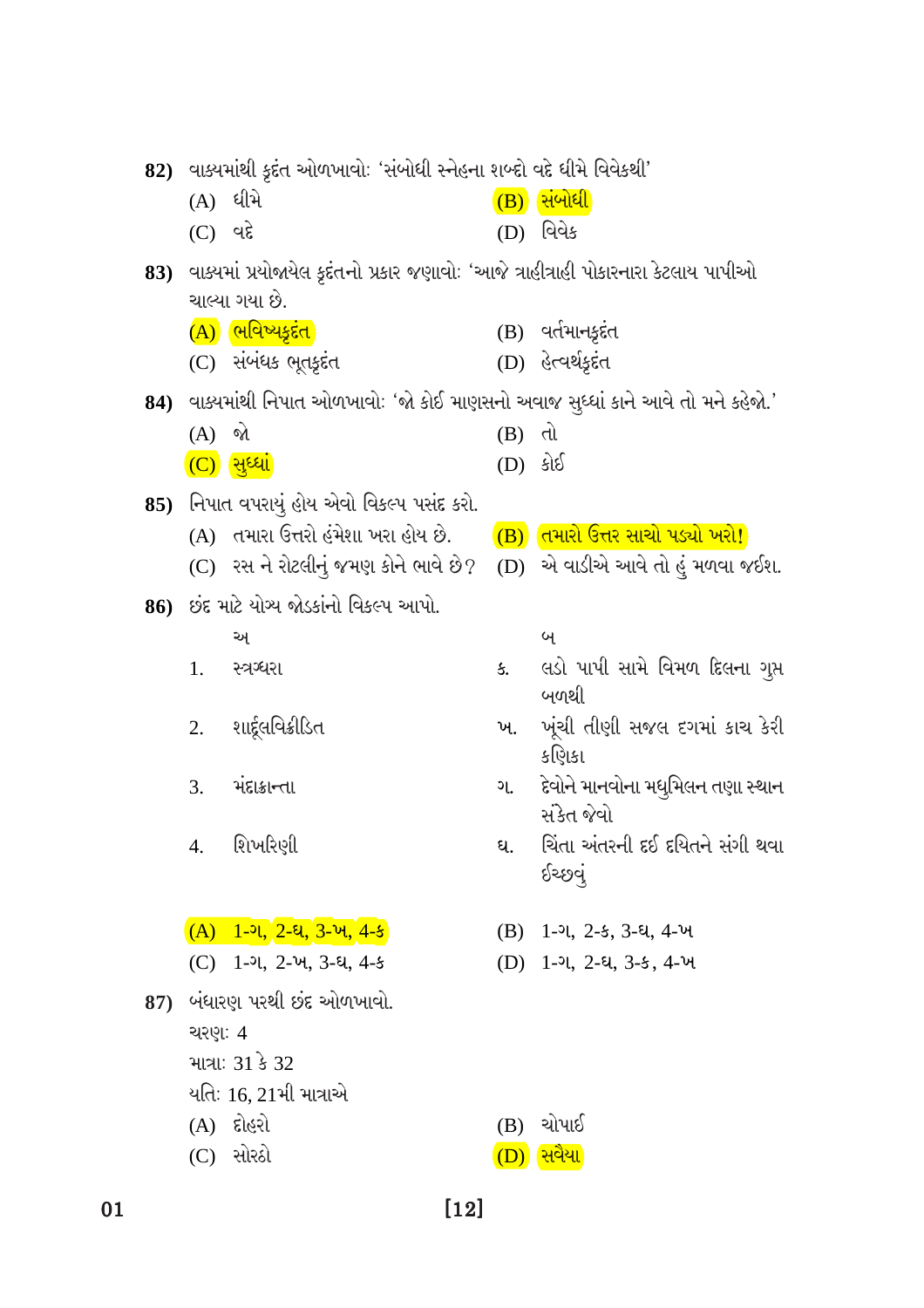| 88) | છંદ ઓળખાવો. |  |
|-----|-------------|--|
|     |             |  |
|     |             |  |
|     |             |  |

ચૌટામાં લુંટાણી મહારાણી ગુજરાતી વાણી, જાણી તેનું દુ:ખ ઘણો દીલગીર દિલ છું.

- $(A)$  અનૂષ્ટ્રપ  $(B)$   $5 - 29$
- (D) स्रथ**रा**  $(C)$  મનહર
- 89) માલિની છંદનું ઉદાહરણ ઓળખાવો.
	- (A) સિરળ હૃદય ઈચ્છે પાપીને પ્રેમ પાવા.
	- (B) ભાષાને શું વળગે ભૂર, જે રણમાં જીતે તે શૂર.
	- (C) દીપકના બે દીકરા, કાજલને અજવાશ,
	- (D) તુજ વિના ઘેનમાં કોણ જાશે?
- 90) નીચેનામાંથી અયોગ્ય વિકલ્પ શોધો.
	- $(A)$  મંદાક્રાન્તા: 17 અક્ષર, મભનતત ગાગા, યતિ– 4,10
	- (B) શિખરિણી: 17 અક્ષર, યમનસભ લગા, યતિ– 6,12
	- $(C)$  વસંતતિલકા: 14 અક્ષર, તભજજ લગા, યતિ- 10
	- (D) હરિણી: 17 અક્ષર, નસમરસ લગા, યતિ– 6,10

91) અલંકાર ઓળખાવો, 'હું તો દારિદ્રયસાગરમાં ડચકાં ખાઉં છું.'

- (A) સજીવારોપણ (B) ३५४
- $(D)$  શ્લેષ  $(C)$  અનન્વય

92) અલંકાર ઓળખાવો: 'મારા રામ તમે સીતાજીની તોલે ના આવો'

- $(B)$  ઉત્પ્રેક્ષા  $(A)$   $345$
- (D) व्यतिरेड  $(C)$  અનન્વય
- 93) જુદો પડતો અલંકાર ઓળખાવો.
	- (A) અમે રે સૂકું રૂનું પૂમડું
	- (B) તું ઢાળ ઢોલિયો, હું ગઝલનો દીવો કર્
	- (C) ભીષણ કોઈ રાત સમ અહીં, ઘોર તિમિર છવાયું
	- (D) મૃત્યુની છાયામાં વસનારા લોકો પર ઊત્ર્યો રે ઊત્ર્યો પ્રકાશ
- 94) અલંકાર ઓળખાવો: 'આતમને આંગણે આવીને, નાથ તમે પમરાવો પોયણાની પાંખો જરી,
	- (A) પ્રાસસાંકળી, રૂપક  $\overline{(\textbf{B})}$  વણાનુપ્રાસ, રૂપક $\overline{\phantom{a}}$
	- (C) વર્ણાન્પ્રાસ, સજીવારોપણ (D) યમક, રૂપક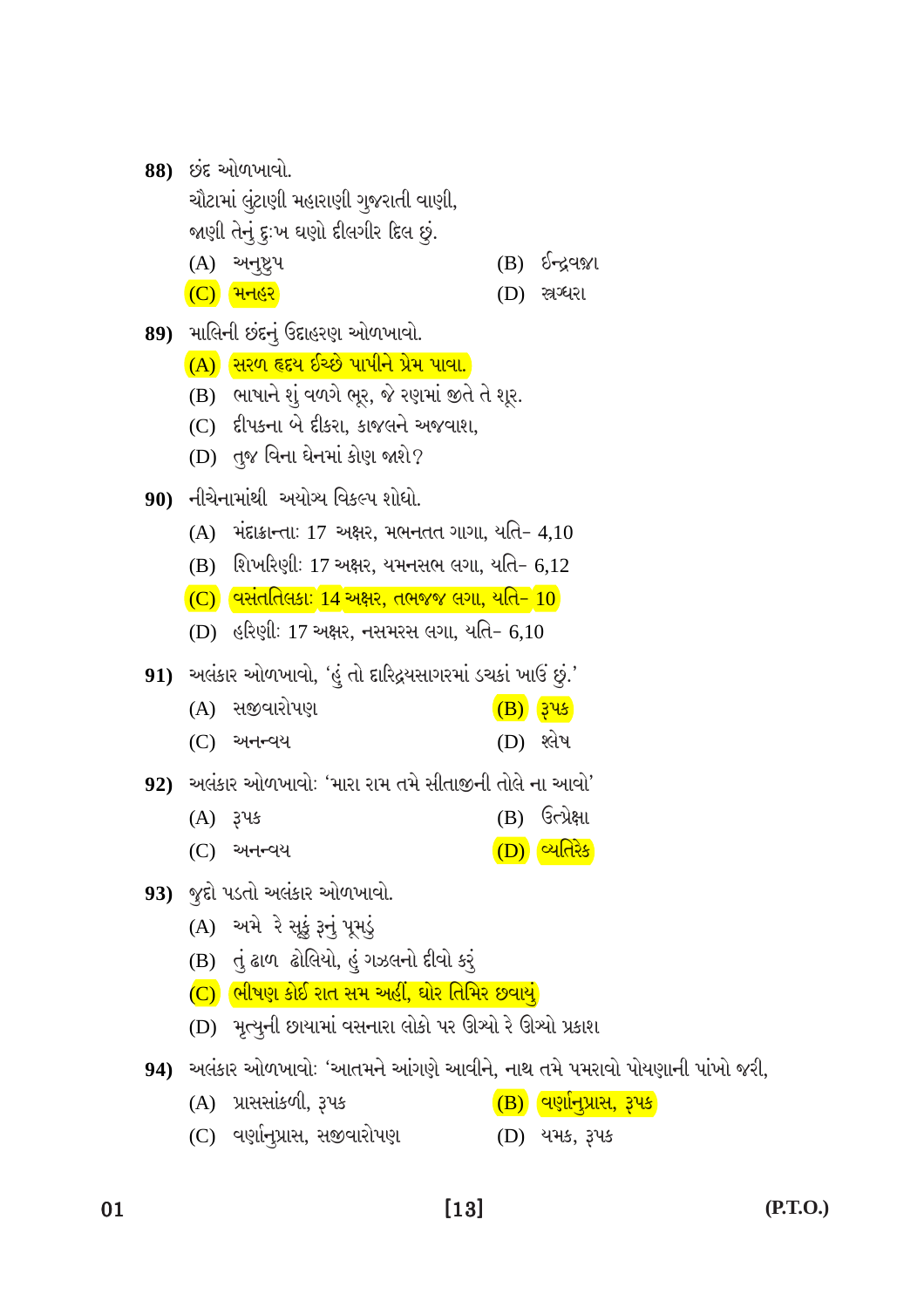95) કયું ઉદાહરણ ઉત્પ્રેક્ષા અને અંત્યાનુપ્રાસ અલંકારનો નિર્દેશ કરે છે?

- (A) રેશમની કાયા તારી જાણે લજામણી, <u>લિટકંતી લટ તો જાણે ભૂલ રે ભૂલામણી</u>
- (B) માવડીની કોટમાં તારાનાં મોતી. જનનીની આંખ્યુંમાં પૂનમની જ્યોતિ
- (C) જાણું છું ચિત્તડાને લાગ્યો તારો ચટકો, જાણું છું રૂપ તારૂં સાકરનો કટકો
- (D) ચોથું ફલ જાણે મારા હૈયાના હારનું, જાણે રૂડું રાતરાણીનું ફૂલ

નીચેનો પરિચ્છેદ ધ્યાનપૂર્વક વાંચી પ્રશ્ન ક્રમ 96 થી 100 ના સચોટ ઉત્તર આપો.

મહાત્માજીનું બધું ગદ્ય, વ્યાખ્યાનો, લેખો વગેરે સર્વજનતાને ઉદ્દેશીને લખેલું હોય છે. એવા કેટલાક વિદ્વાનો હોય છે, જેઓ પોતાનું સાહિત્ય માત્ર વિદ્વાનો માટે જ છે એમ માને છે અને એમાં એમને કશું ખોટું લાગતું નથી. ગાંધીજી સર્વના માટે લખે છે, અને સર્વના ઉદય માટે લખે અને માટે સર્વ સમજે એવું લખે છે. ધર્મનીતિ એ સર્વને સમજવાનો અને સમજાવવાનો વિષય છે. એમણે કહ્યું છે કે મને જેમાંથી લાભ થયો હોય તે વસ્તુ સર્વ સમજે અને ફાવે તેનો લાભ લે એમ હું ઈચ્છું છું. તેમનામાં આખી જનતા માટે પ્રેમ છે અને માટે તેઓ આખી જનતા માટે લખે છે. સર્વ સમજે એવું એમનું લખાણ ના થાય ત્યાં સુધી તેઓ તેને અપૂર્ણ માને. આના લીધે તેમની ભાષા, વાક્યરચના , દાખલાદલીલ સર્વ સાદાં અને સર્વ સમજે એવાં હોય છે. તેમનાં વાક્યો ટૂંકા હોય છે. ટૂંકા વાક્યોના તેઓ કલાકાર છે, પણ સાદી ભાષાનો અર્થ ગૌરવ વિનાની નહિ. તેમની ભાષા ગૌરવને બરાબર વ્યક્ત કરે છે. તેને માટે સંસ્કૃત શબ્દોની જરૂર હોય તો તેઓ સંસ્કૃત શબ્દો પણ વાપરે છે. તેમની ભાષા સાદી છતાં નિર્બળ નહિ. તેમના સંકલ્પનું આખું બળ, બધું ગૌરવ તેમના ગદ્યમાં બધું નિર્વિઘ્ને વહી આવે છે અને સાદી ભાષા એટલે અચોક્કસ પણ નહિ. તેઓ શબ્દો જોખી જોખીને મૂકે છે. શબ્દ પસંદગી માટે શબ્દની ચર્ચા કરતા મેં તેમને જોયા છે. અને જેમને સત્યનો આગ્રહ હોય તેમને ભાષા અચોક્કસ રાખવી પાલવે પણ નહિ. તેઓ ચોક્કસ ભાષામાં મુદ્દાસર લખે છે. એક શબ્દ પણ વધારે પડતો ન આવી જાય તેની કાળજી પણ તેઓ રાખે છે. સત્યની ખાતર મિતભાષી, એ રઘુવંશનું વર્ણન તેમને લાગુ પડે છે. અલબત્ત એમણે એકની એક વાત અનેક વાર કહેવી પડે છે, પણ ક્યાંક પણ મુદ્દાની બહાર જતા નથી, અત્યુક્તિ કરતા નથી, સીધા મુદ્દા પર આવી જાય છે.

- 96) ગાંધીજીનું ગદ્ય કેવું છે?
	- (A) સર્વ જનતાને ઉદ્દેશીને લખેલું
	- (B) બધાના વિકાસ માટે
	- (C) સિર્વજન સુલભ, સર્વના ઉદય અર્થે , સહુ સમજે તેવું
	- (D) સહ સમજે તેવું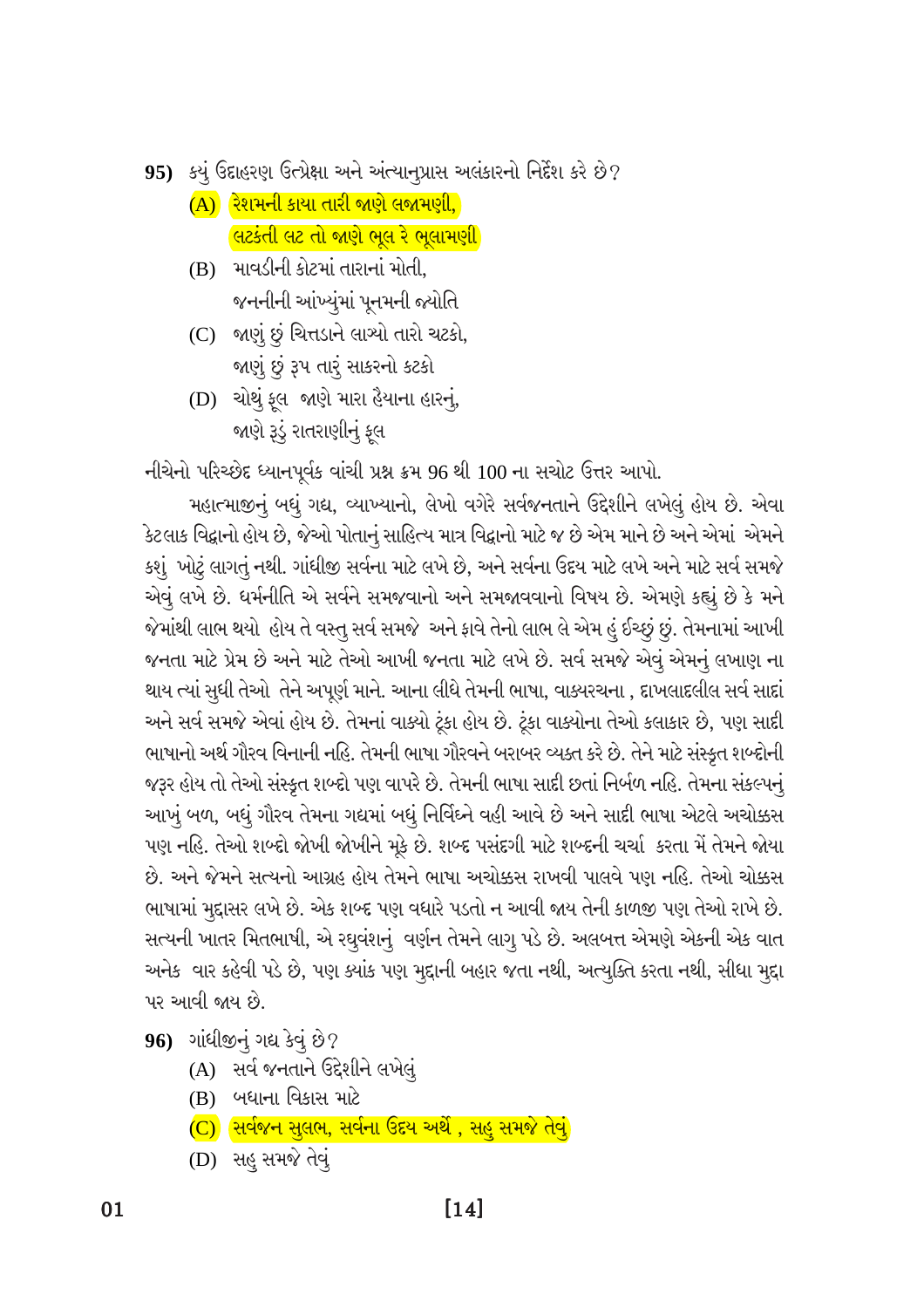- 97) ગાંધીજી શા માટે આખી જનતા માટે લખે છે?
	- (A) તેમનામાં આખી જનતા માટે પ્રેમ છે તેથી
	- (B) આખી જનતાને ફાયદો થાય એટલે
	- (C) આખી જનતા વિદ્વાન નથી એટલે
	- (D) ધર્મનીતિ સમજાવવા

98) ગાંધીજી કેવા ગદ્યને અપૂર્ણ માનતા હતા?

- (A) ગૌરવ વિનાની ભાષાના લખાણને
- B) જે ગદ્ય સર્વજન ન સમજે તેને
- (C) વાક્યો ટૂંકા ન હોય તેને
- (D) માત્ર વિદ્વાનો જ સમજે તેને
- 99) ગાંધીજીના સંકલ્પનું બળ શામાં પ્રગટે છે?
	- $(A)$  વાક્યરચનામાં
	- (B) શબ્દોની પસંદગીમાં
	- (C) સંસ્કૃત શબ્દોમાં
	- (D) તેમની સાદી ભાષામાં

100) પરિચ્છેદને અર્થસૂચક શીર્ષક આપો.

- (A) સાર્વજન સુલભ શૈલી
- (B) 'ગાંધીજીનું ગદ્ય' કે 'મહાત્માજીના ગદ્યની લાક્ષણિકતા'
- (C) મિતભાષિત્વ
- (D) ધર્મનીતિ